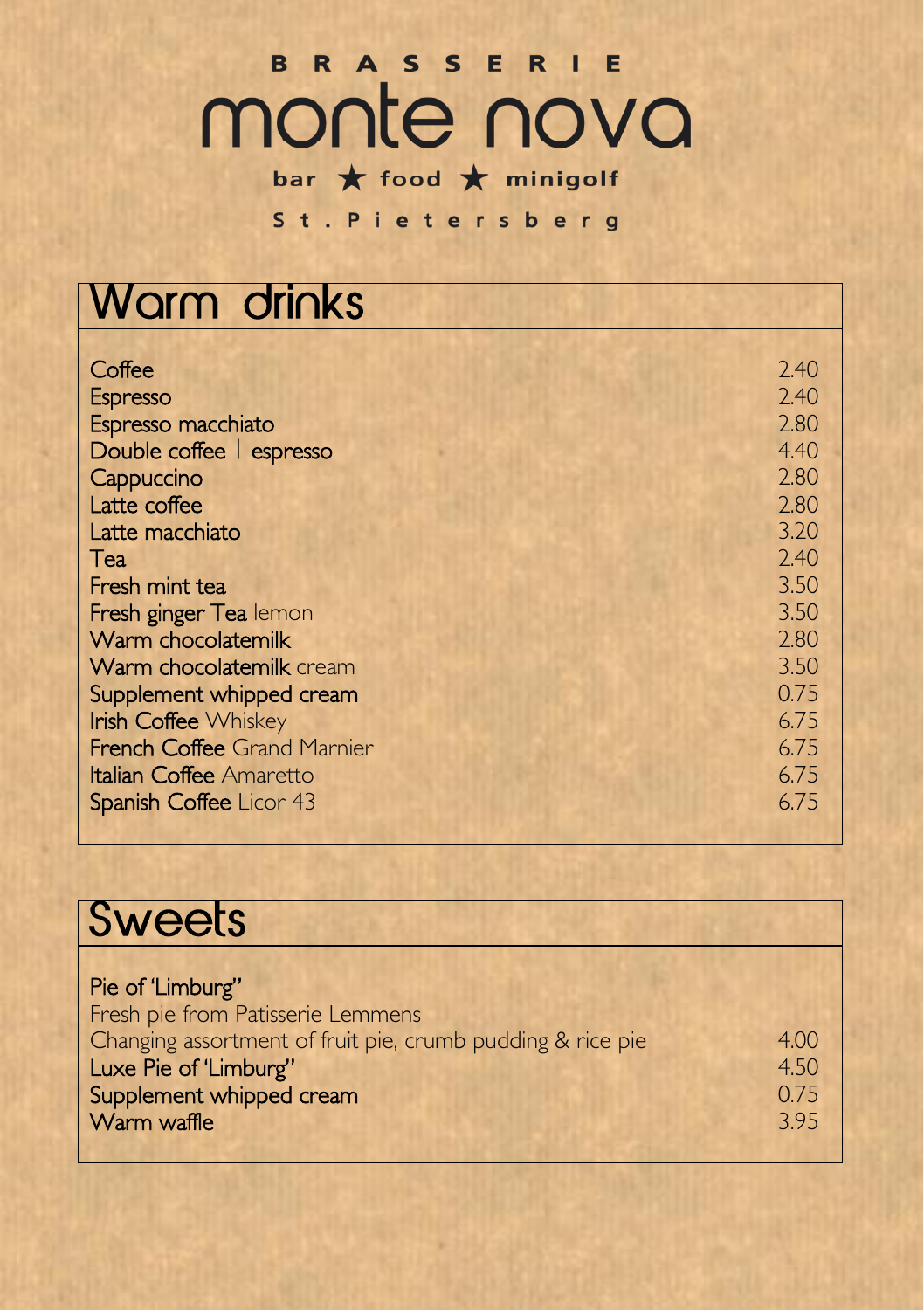## B R A S S E R I E monte nova bar  $\bigstar$  food  $\bigstar$  minigolf

St. Pietersberg

## Soft drinks

| Coca-Cola                          | 2.60 |
|------------------------------------|------|
| Coca-Cola zero                     | 2.60 |
| Chaudfontaine still                | 2.60 |
| Chaudfontaine still 75 cl          | 6.50 |
| <b>Chaudfontaine sparkling</b>     | 2.60 |
| Chaudfontaine sparkling 75 cl      | 6.50 |
| Pellegrino sparkling 75 cl         | 7.00 |
| Fuze Tea or Fuze Tea green         | 2.75 |
| Fanta                              | 2.60 |
| <b>Fanta Cassis</b>                | 2.60 |
| Sprite                             | 2.60 |
| <b>Finley Bitter Lemon</b>         | 2.60 |
| <b>Finley Tonic</b>                | 2.60 |
| <b>Finley Ginger Ale</b>           | 2.60 |
| <b>Fever-Tree Tonic</b>            | 3.75 |
| <b>Rivella</b>                     | 2.70 |
| Fristi                             | 2.70 |
| Chocomel                           | 2.70 |
| <b>Milk</b>                        | 2.00 |
| Minute Maid juice Orange   apple   | 2.70 |
| Fresh Orangejuice 20cl             | 3.75 |
| Fresh Orangejuice 30cl             | 4.75 |
| Be Fresh Homemade Lemonade   Lemon | 4.00 |
| Frozen Cappuccino                  | 4.50 |
|                                    |      |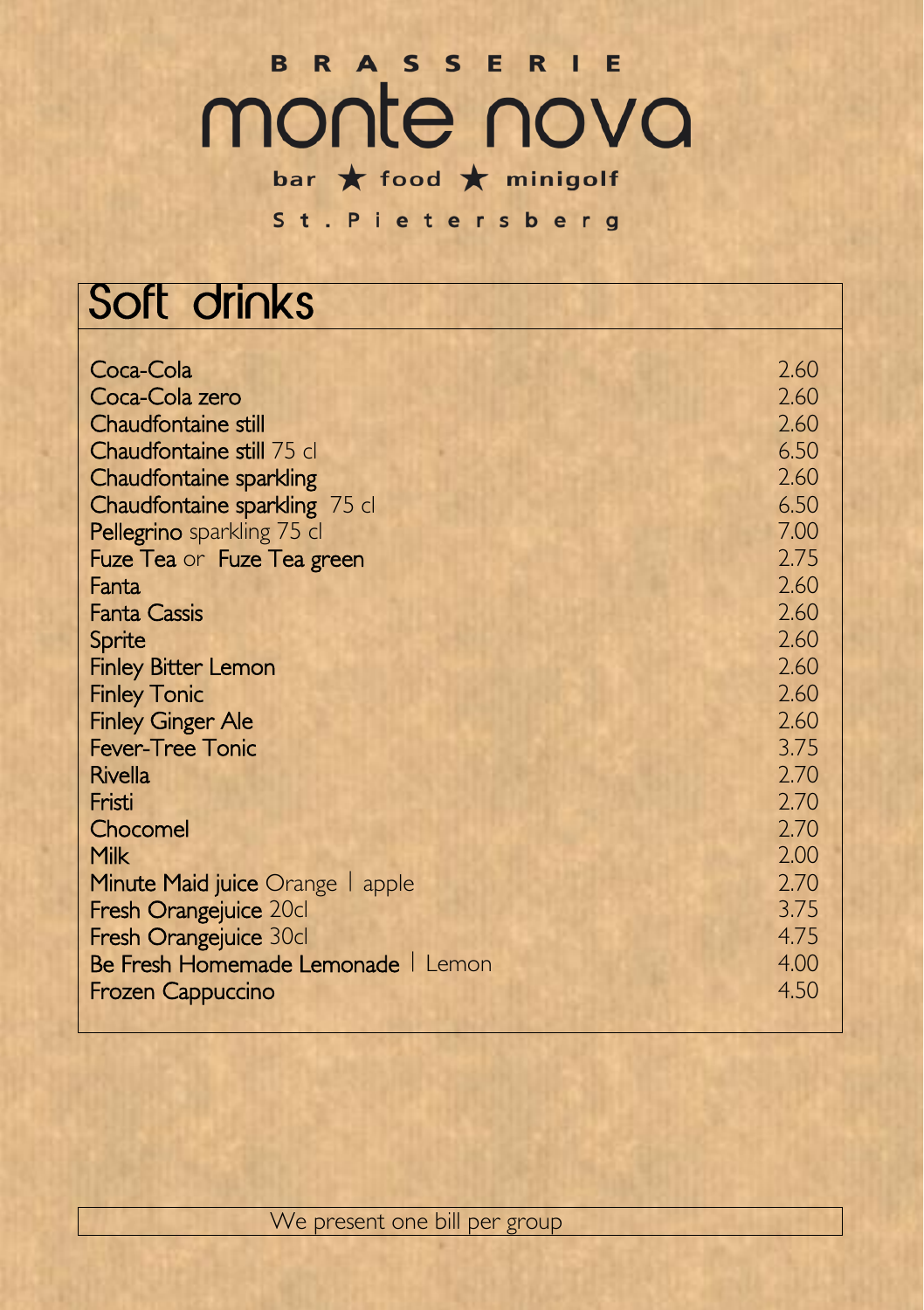St. Pietersberg

| <b>Beers</b>                                 |      |
|----------------------------------------------|------|
| <b>Draft</b> beer                            |      |
| Jupiler 25 cl                                | 2.70 |
| Jupiler 50 cl                                | 5.40 |
| Leffe Blond   Brown                          | 4.25 |
| Victoria   Strong blond                      | 4.70 |
| Hertog Jan Weizener 30 cl                    | 4.70 |
| Hertog Jan Weizener 50 cl                    | 7.90 |
| <b>Tripel Karmeliet</b>                      | 4.70 |
| <b>Pauwel Kwak</b>                           | 4.70 |
| <b>Bottles</b>                               |      |
| Jupiler 0.0                                  | 2.70 |
| Leffe Triple   Blond 0.0   Ruby   Brown 0.0. | 4.70 |
| Hoegaarden Radler                            | 3.35 |
| Hoegaarden Radler 0.0                        | 3.35 |
| Hoegaarden Grand Cru                         | 4.70 |
| Corona                                       | 4.70 |
| <b>Goose IPA</b>                             | 4.70 |
| Liefmans                                     | 4.00 |
| Duvel   La Chouffe                           | 4.70 |
| Somersby appelcider                          | 4.25 |
| Franziskaner weissbier 0.0 50 cl             | 6.50 |
| Franziskaner weissbier 50 cl                 | 6.50 |
| Beers "Stadsbrouwerij Maastricht"            | 5.00 |

| Beers "Stadsbrouwerij Maastricht" | 5.00 |
|-----------------------------------|------|
| <b>Aperitifs</b>                  |      |
|                                   |      |
| Red   white port                  | 4.00 |
| Martini Prosecco piccolo 20 cl    | 7.50 |
| Martini Bianco   Rosso            | 4.00 |
| Crodino n/a                       | 4.50 |
| Aperol Spritz   Limoncello Spritz | 7.00 |
|                                   |      |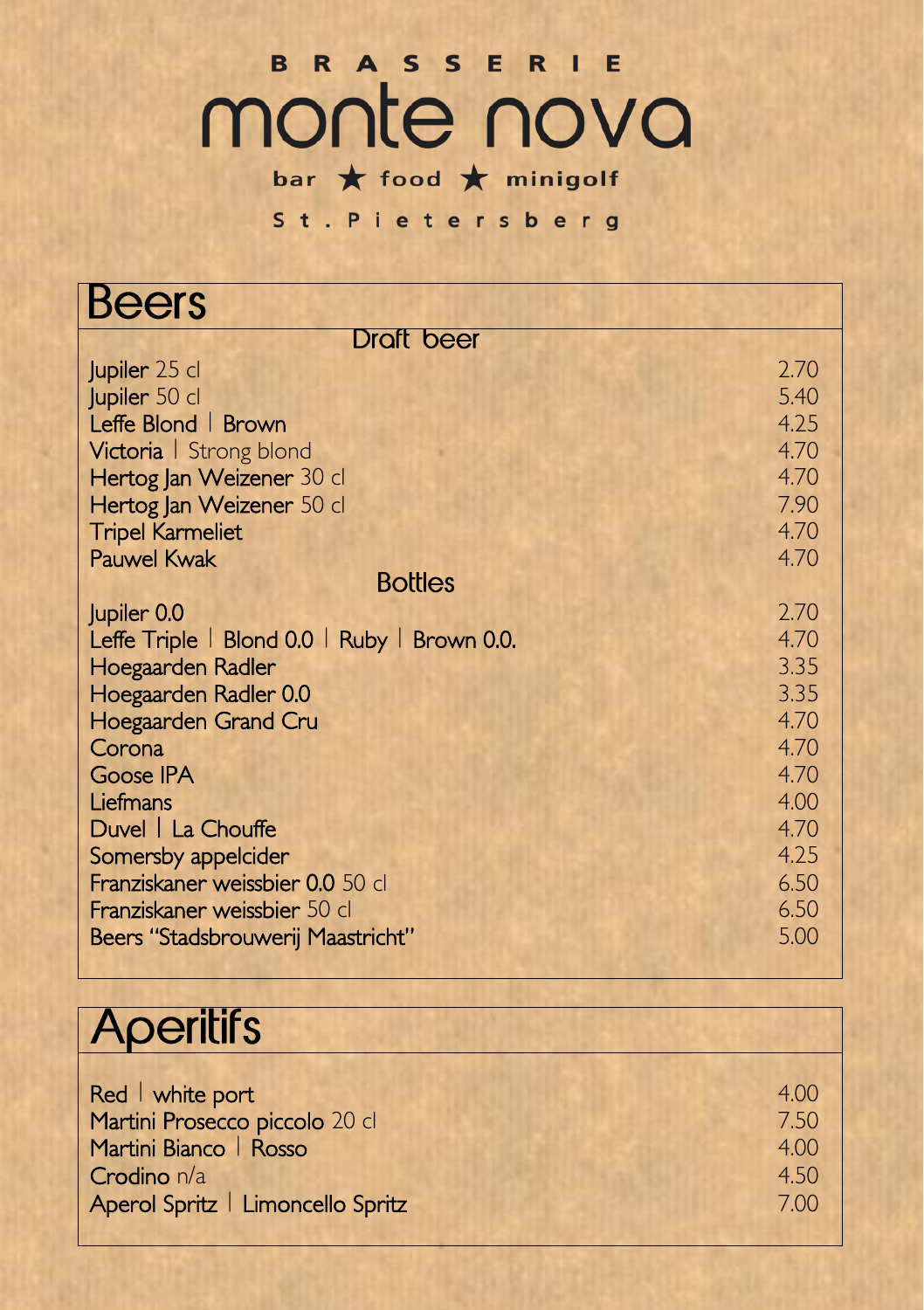### BRASSERIE monte nova bar  $\bigstar$  food  $\bigstar$  minigolf

#### St. Pietersberg

#### **Wines**

Pinot Grigio - white wine Expressive | grapefruit | peach Chardonnay - white wine Powerful | full | vanilla | exotic fruit St. Killian Mainzer Domherr Kabinett - Sweet white wine Balance | sweet | sour Pinot Grigio - Rosé wine Fresh | light spiciness Merlot - Red wine Light | juicy | red fruit | herbs

|                             | Glass 4.50          |  |
|-----------------------------|---------------------|--|
|                             | Bottle 22.50        |  |
| <b>Prosecco</b> - sparkling | <b>Bottle</b> 26.50 |  |

Prosecco - sparkling

## Something stronger

| <b>Jägermeister</b>                        | 3.00 |
|--------------------------------------------|------|
| <b>Bacardi</b>                             | 4.50 |
| Gin Bombay   Tanqueray                     | 5.00 |
| Jenever   Els   Vieux                      | 2.50 |
| Limoncello                                 | 4.00 |
| Licor 43   Bailey's   Tia Maria   Amaretto | 4.50 |
| Cointreau                                  | 4.50 |
| <b>Grand Marnier</b>                       | 4.50 |
| Whiskey                                    | 5.50 |
| Cognac                                     | 6.00 |
|                                            |      |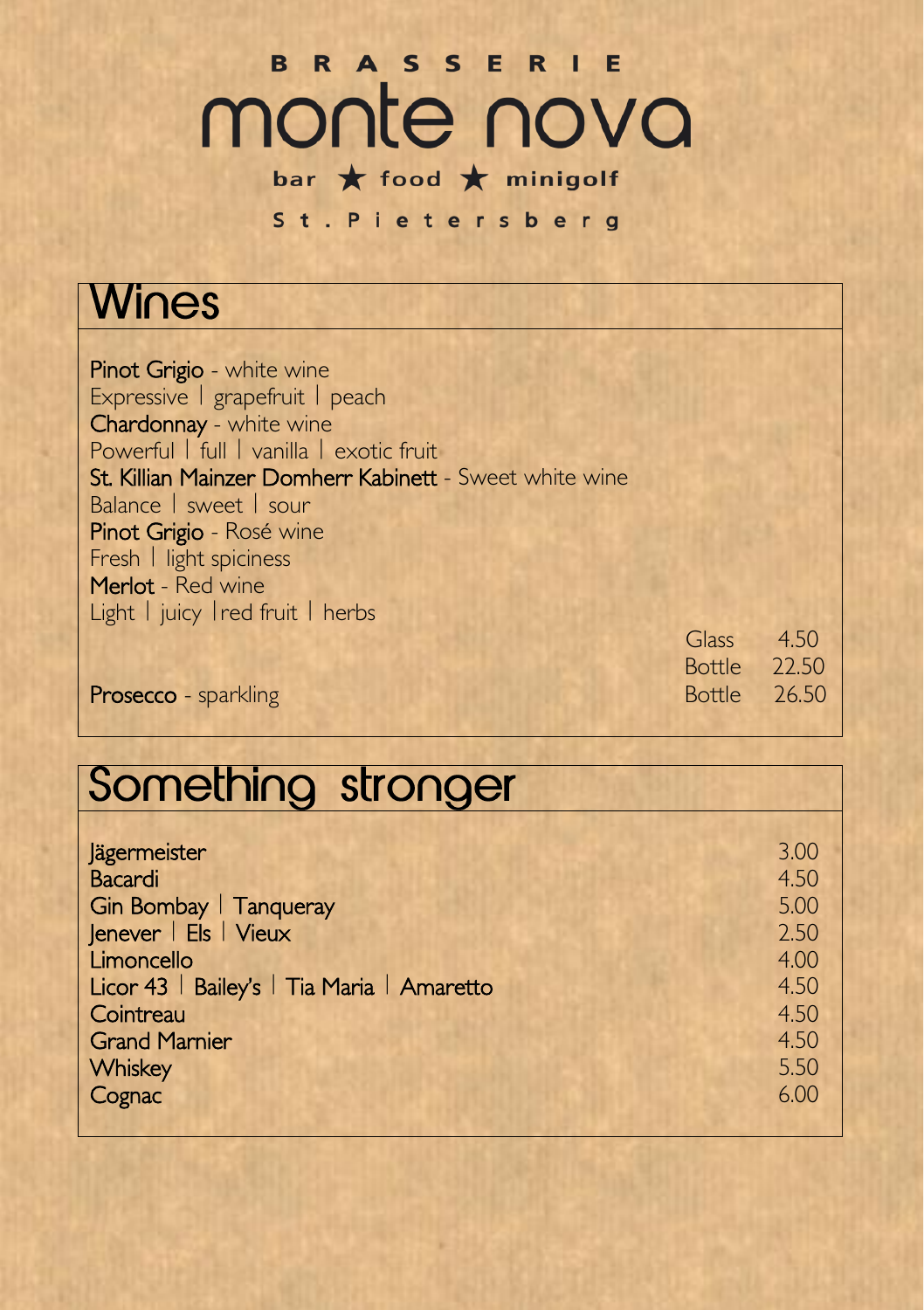#### St. Pietersberg

| Val-Dieuabbey beer from Aubel - Ardennes                                                                                                                                                                                     |                              |
|------------------------------------------------------------------------------------------------------------------------------------------------------------------------------------------------------------------------------|------------------------------|
| Once upon a time<br>A beer that will test the time test.                                                                                                                                                                     |                              |
| The Cistercian abbey "Notre-Dame du Val-Dieu" was<br>founded in 1216 by monks from Hocht, near<br>Maastricht.                                                                                                                |                              |
| Legend has it that the uninhabited valley was so hostile<br>that the locals nicknamed it "Devil's Valley". The monks<br>settled there and renamed it "Valley of God", which<br>later gave the name of the abbey of Val-Dieu. |                              |
| The Abbaye du Val-Dieu is the only Belgian abbey to<br>survive the French Revolution. The Christian<br>community of Val-Dieu still occupies the property and<br>is united with the Cistercian Order.                         |                              |
| <b>Val-Dieu</b> Blonde 6%<br>Val-Dieu Brune 8%<br>Val-Dieu Grand Cru 10,5%<br>Val-Dieu Fruitée 9 % rood fruit                                                                                                                | 4.90<br>4.90<br>4.90<br>4.90 |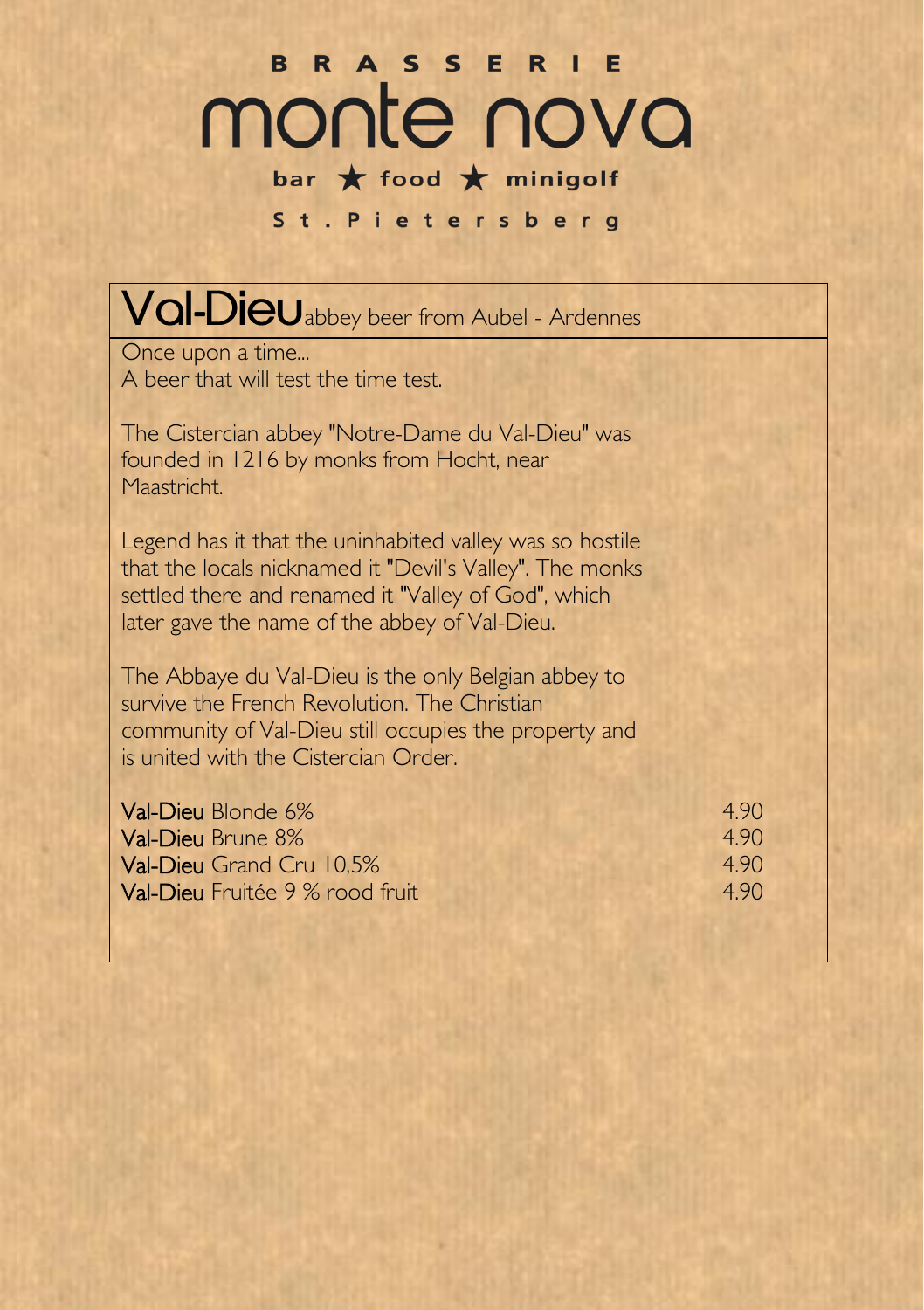St. Pietersberg

| <b>Bread</b>                                                                                                                                                                                                                                                  | 11.00 hrs untill 16.00 hrs                            |
|---------------------------------------------------------------------------------------------------------------------------------------------------------------------------------------------------------------------------------------------------------------|-------------------------------------------------------|
| <b>Healthy Ham and lor cheese</b> *<br>Meatloaf Chili-mayonaise<br>Smoked salmon Dill-lemon crème<br>Goat cheese Honey   nuts *<br>Croque Monsieur * Toasted bread Iham I cheese<br><b>Croquettes</b> With ragout of beef<br>Fried eggs Ham and   or cheese * | 8.95<br>9.95<br>10.95<br>9.95<br>8.95<br>10.50<br>995 |
| All our bread is serverd with a salad garnish                                                                                                                                                                                                                 |                                                       |

|                                             | <b>SOUP</b> with bread     | 11.00 hrs |                      |
|---------------------------------------------|----------------------------|-----------|----------------------|
| Italian Tomato soup *<br>Soup of the season | French Onionsoup Au gratin |           | 6.50<br>7.50<br>7.00 |

Does your group consist of 8 or more people?

Then we ask you to choose from a maximum of 5 different dishes for the whole group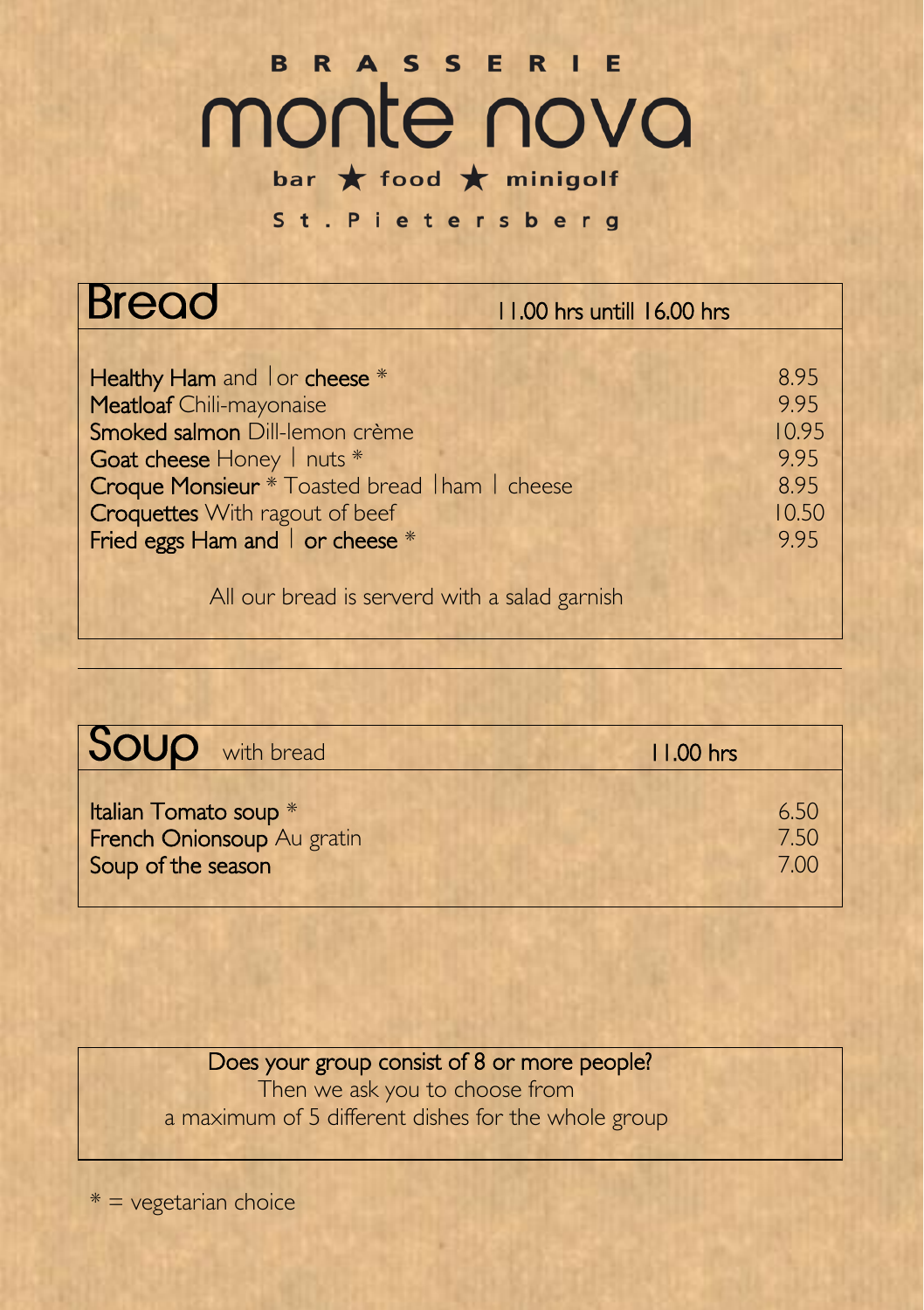St. Pietersberg

| Salads with bread                            | $11.00$ hrs |
|----------------------------------------------|-------------|
| Goat cheese Honey   nuts *                   | 15.50       |
| Smoked salmon Capers   Dill-lemon crème      | 15.50       |
| Sweet Chili chicken Bacon   chili-mayonnaise | 15.50       |

| Kids only $unfill 12 yrs$                         | $11.00$ hrs |
|---------------------------------------------------|-------------|
| Fries, applesauce & choice of:                    | 7.50        |
| Fried fish   Croquette   Frikandel Chickennuggets |             |
| Toast with ham and   or cheese *                  | 5.00        |
|                                                   |             |

| <b>Pancakes</b> syrup & sugar                                                                                         |                                                      |
|-----------------------------------------------------------------------------------------------------------------------|------------------------------------------------------|
| Natural *<br>Cheese *<br>Apple or Bacon *<br>Apple   Bacon<br>Bacon   Cheese<br>Party!!! Nutella   cream   smarties * | 6.50<br>8.00<br>8.00<br>9.00<br>9.00<br>9.00<br>5.00 |
| Poffertjes Mini-pancakes*                                                                                             |                                                      |

#### Short on time due to a planned tour?

Choose from a Pie of 'Limburg", tomato soup, healthy bread or bread with croquettes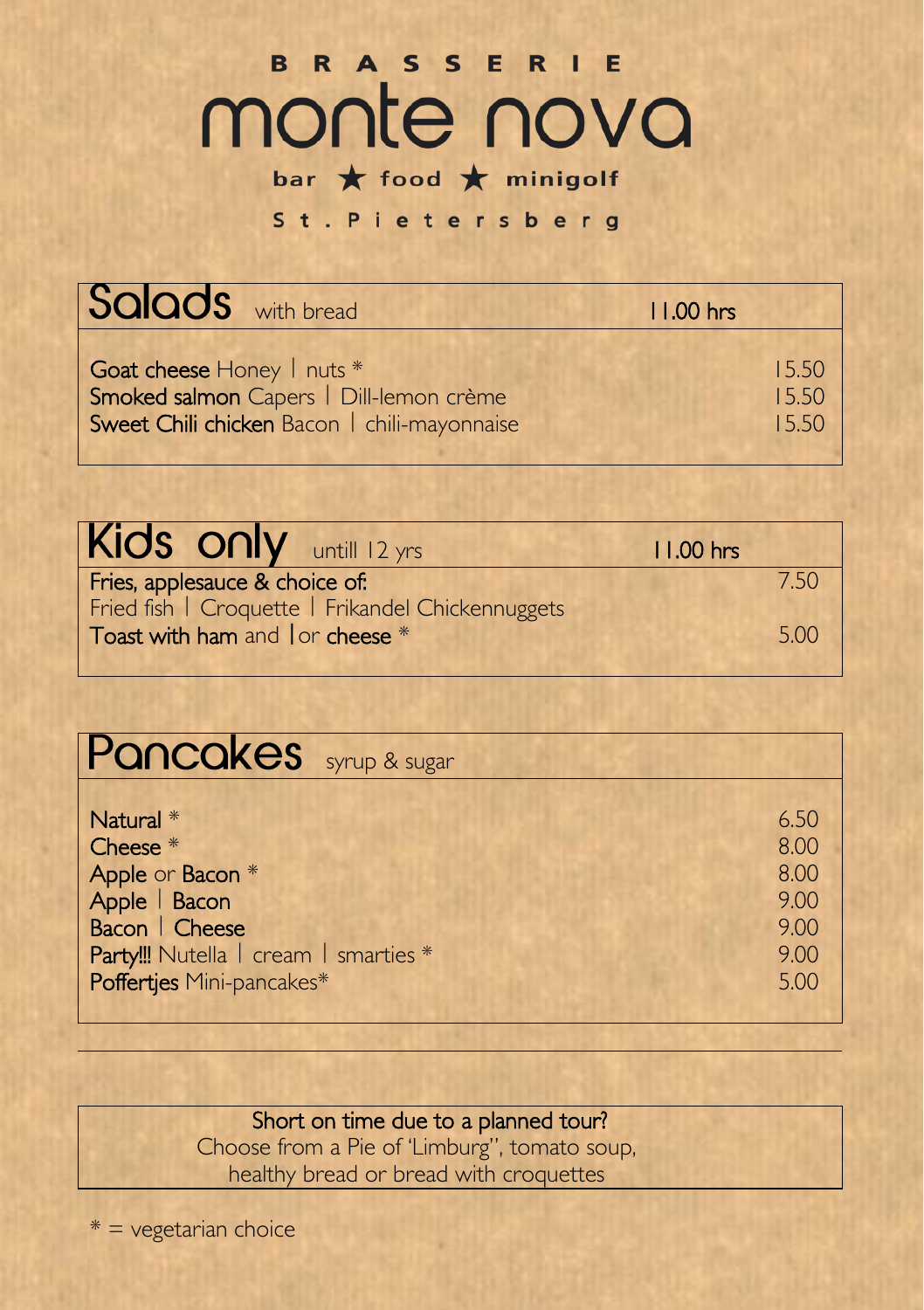# **MONTE NOVO**

bar  $\bigstar$  food  $\bigstar$  minigolf

St. Pietersberg

| Warm specials                                                                  | from 11.00 hrs |  |
|--------------------------------------------------------------------------------|----------------|--|
| <b>Mestreechs Zoervleis</b>                                                    |                |  |
| Sweet   sour   beef stew                                                       | 16.95          |  |
| Videeke<br>Ragoût of Chicken   mushrooms                                       | 14.95          |  |
| <b>Grilled Satay of pork</b>                                                   |                |  |
| Brochette Isatay sauce   atjar<br>Schnitzel                                    | 17.95<br>15.95 |  |
| Pork fillet   lemon   Preiselbeeren                                            |                |  |
| Pepper sauce   mushroom sauce<br>Fish & Chips                                  | 17.95<br>17.95 |  |
| Lemon   remoulade sauce                                                        |                |  |
| Served with fries & salad garnish                                              |                |  |
|                                                                                | from 17.00 hrs |  |
| Steak 180 gr<br>Mushroom sauce   pepper sauce                                  | 20.95          |  |
| Catch of the day                                                               | 20.95          |  |
| Ask the team                                                                   |                |  |
| Lasagne Bolognese Meatloaf   tomatosauce   bechamel                            |                |  |
| <b>Lasagne Verdure</b> * Lasagne   vegetables<br>Spaghetti Scampi Aglio e Olio | 15.95          |  |
| Garlic   fried scampi's   rocketsalad                                          | 18.95          |  |
|                                                                                |                |  |

Do you have an allergy, let us know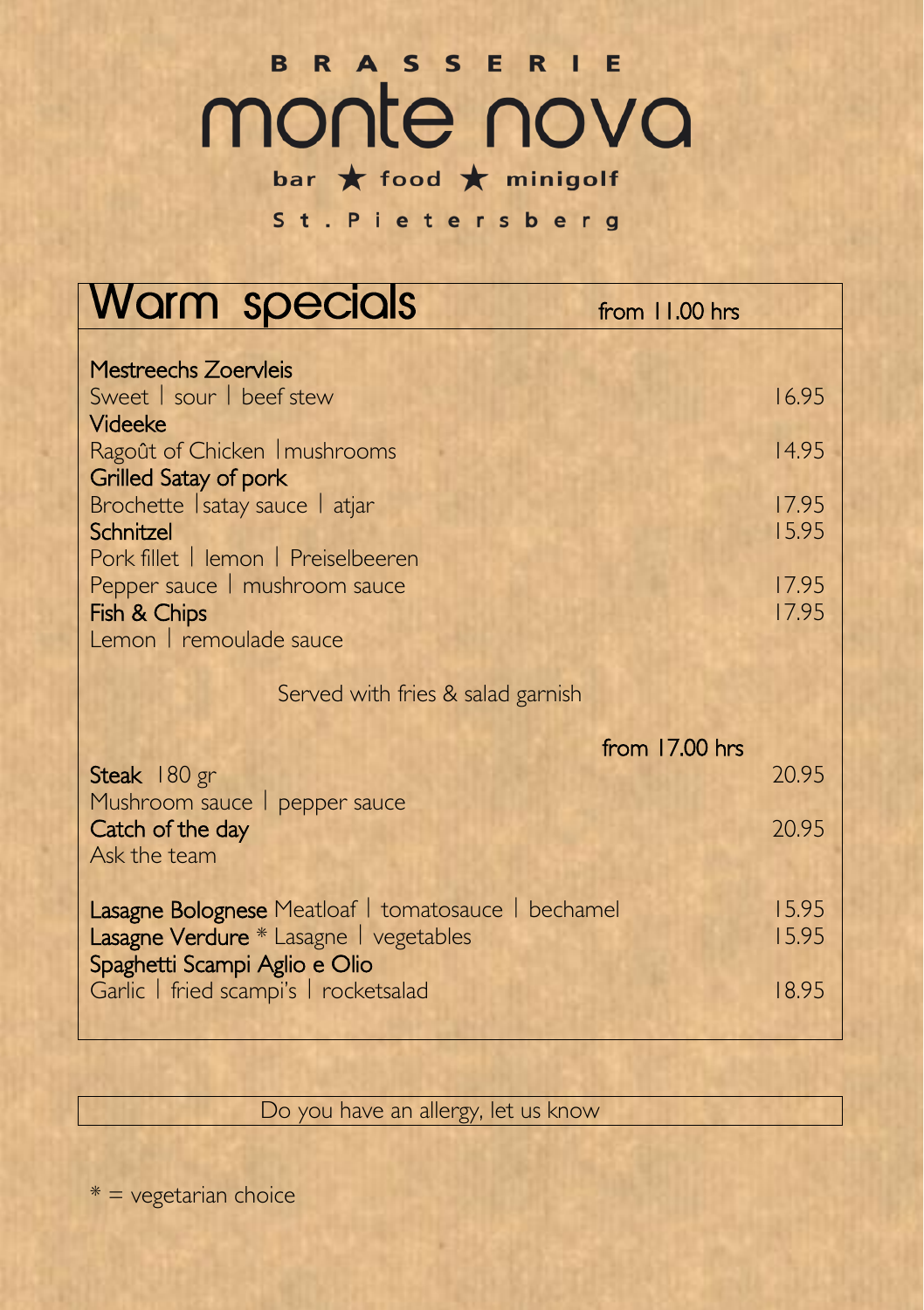## B R A S S E R I E monte nova bar  $\bigstar$  food  $\bigstar$  minigolf

St. Pietersberg

| <b>Desserts</b>                                                                                                                                                                       | from 11.00 hrs               |
|---------------------------------------------------------------------------------------------------------------------------------------------------------------------------------------|------------------------------|
| Trio of sorbet<br>Sorbet ice cream   red fruit coulis<br>Tartufo<br>Ice cream bonbon   white chocolate   caramel cubes<br>Dame Blanche                                                | 7.50<br>7.50<br>7.50         |
| Vanilla ice cream   whipped cream   Chocolate sauce<br><b>Irish Coffee Whiskey</b><br><b>French Coffee Grand Marnier</b><br><b>Italian Coffee Amaretto</b><br>Spanish Coffee Licor 43 | 6.75<br>6.75<br>6.75<br>6.75 |

Does your group consist of 8 or more people?

Then we ask you to choose from a maximum of 5 different dishes for the

We present one bill per group